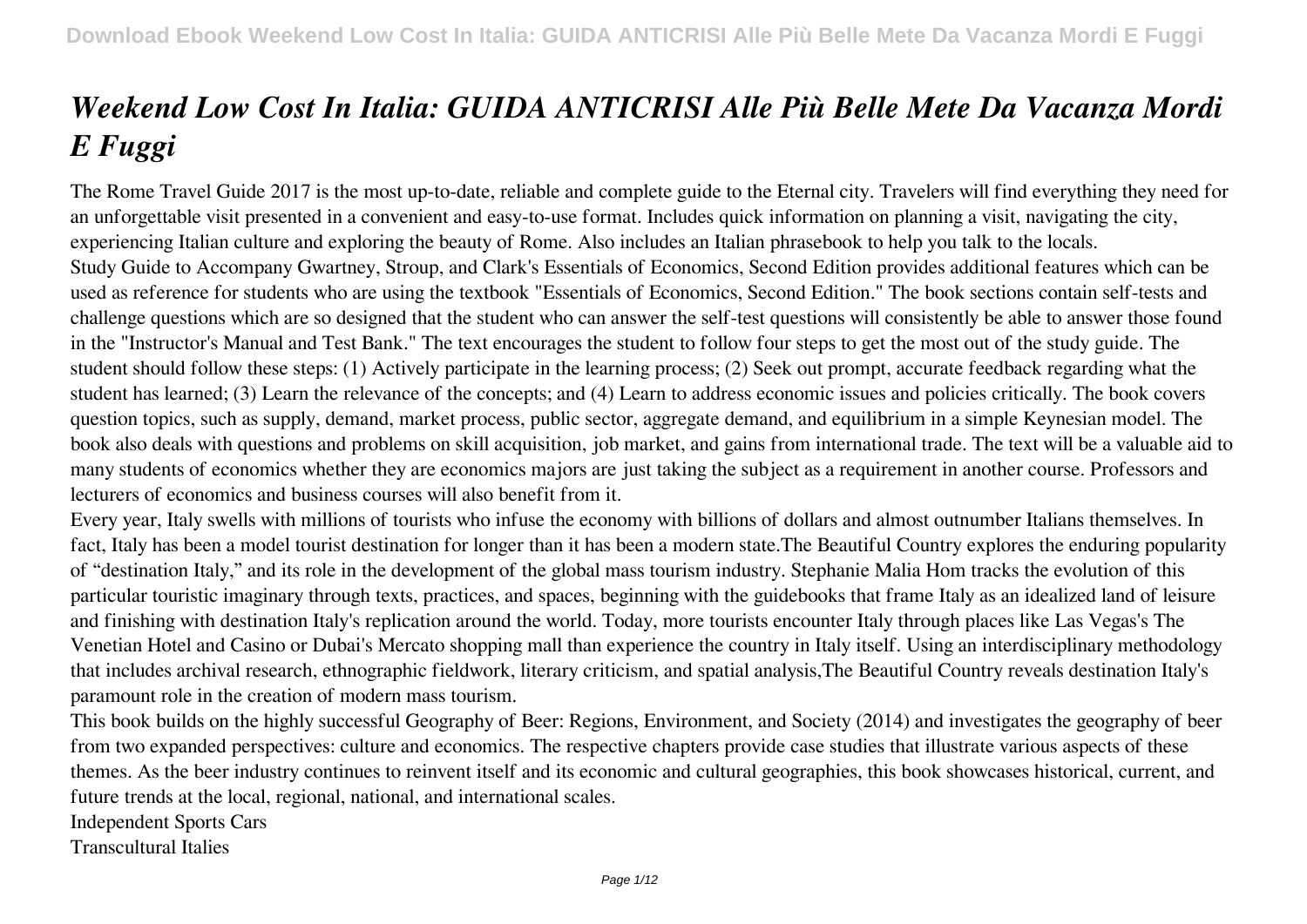## La Lega The Beautiful Country Rome Travel Guide 2017

Geospatial Intelligence: Concepts, Methodologies, Tools, and Applications

Covers AMX, Avanti, Crosley Hot Shot, Kaiser Darrin, DeLorean DMC, Hudson Italia, AMC Javelin, Nash-Healey and Packard and Studebaker Hawk. Excellant primer and reference Gudie. Over 150 Large B&W photos. Details and basic specs. Historic text. The Red Brigades were a far-left terrorist group in Italy formed in 1970 and active all through the 1980s. Infamous around the world for a campaign of assassinations, kidnappings, and bank robberies intended as a "concentrated strike against the heart of the State," the Red Brigades' most notorious crime was the kidnapping and murder of Italy's former prime minister Aldo Moro in 1978. In the late 1990s, a new group of violent anticapitalist terrorists revived the name Red Brigades and killed a number of professors and government officials. Like their German counterparts in the Baader-Meinhof Group and today's violent political and religious extremists, the Red Brigades and their actions raise a host of questions about the motivations, ideologies, and mind-sets of people who commit horrific acts of violence in the name of a utopia. In the first English edition of a book that has won critical acclaim and major prizes in Italy, Alessandro Orsini contends that the dominant logic of the Red Brigades was essentially eschatological, focused on purifying a corrupt world through violence. Only through revolutionary terror, Brigadists believed, could humanity be saved from the putrefying effects of capitalism and imperialism. Through a careful study of all existing documentation produced by the Red Brigades and of all existing scholarship on the Red Brigades, Orsini reconstructs a worldview that can be as seductive as it is horrifying. Orsini has devised a micro-sociological theory that allows him to reconstruct the group dynamics leading to political homicide in extreme-left and neonazi terrorist groups. This "subversive-revolutionary feedback theory" states that the willingness to mete out and suffer death depends, in the last analysis, on how far the terrorist has been incorporated into the revolutionary sect. Orsini makes clear that this political-religious concept of historical development is central to understanding all such self-styled "purifiers of the world." From Thomas Müntzer's theocratic dream to Pol Pot's Cambodian revolution, all the violent "purifiers" of the world have a clear goal: to build a perfect society in which there will no longer be any sin and unhappiness and in which no opposition can be allowed to upset the universal harmony. Orsini's book reconstructs the origins and evolution of a revolutionary tradition brought into our own times by the Red Brigades.

Popular Science gives our readers the information and tools to improve their technology and their world. The core belief that Popular Science and our readers share: The future is going to be better, and science and technology are the driving forces that will help make it better.

This book is an essential resource for facilitators seeking to help students develop their knowledge of management practice in Italy. It presents a collection of the best case studies and accompanying teaching notes from the Italian Association for Management Development (ASFOR) competition in 2014. The cases are written by teachers across many of the members of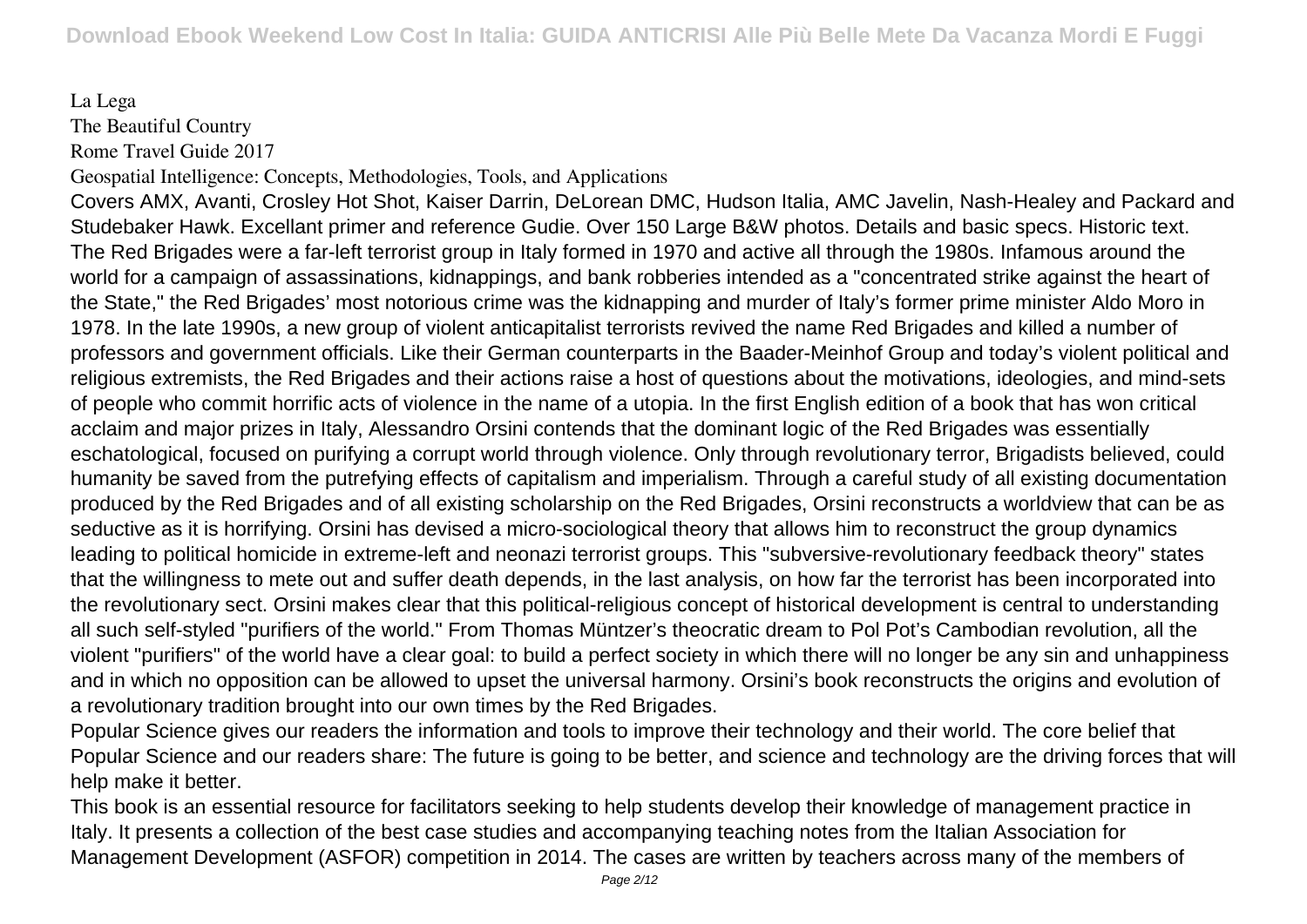ASFOR in Italy, leading business schools, corporate universities and academia. Knowledge gained by professionals often remains implicit and is rarely shared. By grouping together the award-winning case studies in this volume, readers can gain an important insight into how management is conducted in Italy. This collection shines a light on management practices across several industries. The Italian economy differs from others in that it is one in which small and family-run businesses dominate, and the relationship between the private sector and public life is unique. As a result, The Italian Model of Management provides the opportunity for students to enlarge the Anglo-Saxon model and perspective of management, and to offer cross-cultural learning experiences, based on the distinction of a "Made in Italy" competitive advantage. Each case provides an engaging story, plots the strategic development of the organization in question, and is supported by online teaching guidance and teaching notes. Trade Unions and Migrant Workers

Handbook of Research on Emerging Digital Tools for Architectural Surveying, Modeling, and Representation

The Gardeners' Chronicle

Mobility, Memory and Translation

Ecological Airport Urbanism. Airports and Landscapes in the Italian North East

Qui touring

Decision makers, such as government officials, need to better understand human activity in order to make informed decisions. With the ability to measure and explore geographic space through the use of geospatial intelligence data sources including imagery and mapping data, they are better able to measure factors affecting the human population. As a broad field of study, geospatial research has applications in a variety of fields including military science, environmental science, civil engineering, and space exploration. Geospatial Intelligence: Concepts, Methodologies, Tools, and Applications explores multidisciplinary applications of geographic information systems to describe, assess, and visually depict physical features and to gather data, information, and knowledge regarding human activity. Highlighting a range of topics such as geovisualization, spatial analysis, and landscape mapping, this multi-volume book is ideally designed for data scientists, engineers, government agencies, researchers, and graduate-level students in GIS programs.

Real estate is one of the driving factors of destination development. In some destinations value added from the construction and sales of second homes even surpasses value added created in the traditional tourism sector. This book, edited by Peter Keller and Thomas Bieger, contributes to the deeper understanding of the dynamics of real estate development in destinations: the role, structure and development of destination real estate markets; evolving real estate business models in destinations; the socio-economic impacts of real estate on destinations; optimizing destination capacity through real estate management strategies, and public-private governance approaches for managing holiday property market development. The book provides a unique database for the important topic of real estate and destination development in tourism with contributions from 43 researchers and 18 case studies.

The Routledge Handbook of Contemporary Italy provides a comprehensive account of Italy and Italian politics in the 21st Century. Featuring contributions from many leading scholars in the field, this Handbook is comprised of 28 chapters which are organized to deliver unparalleled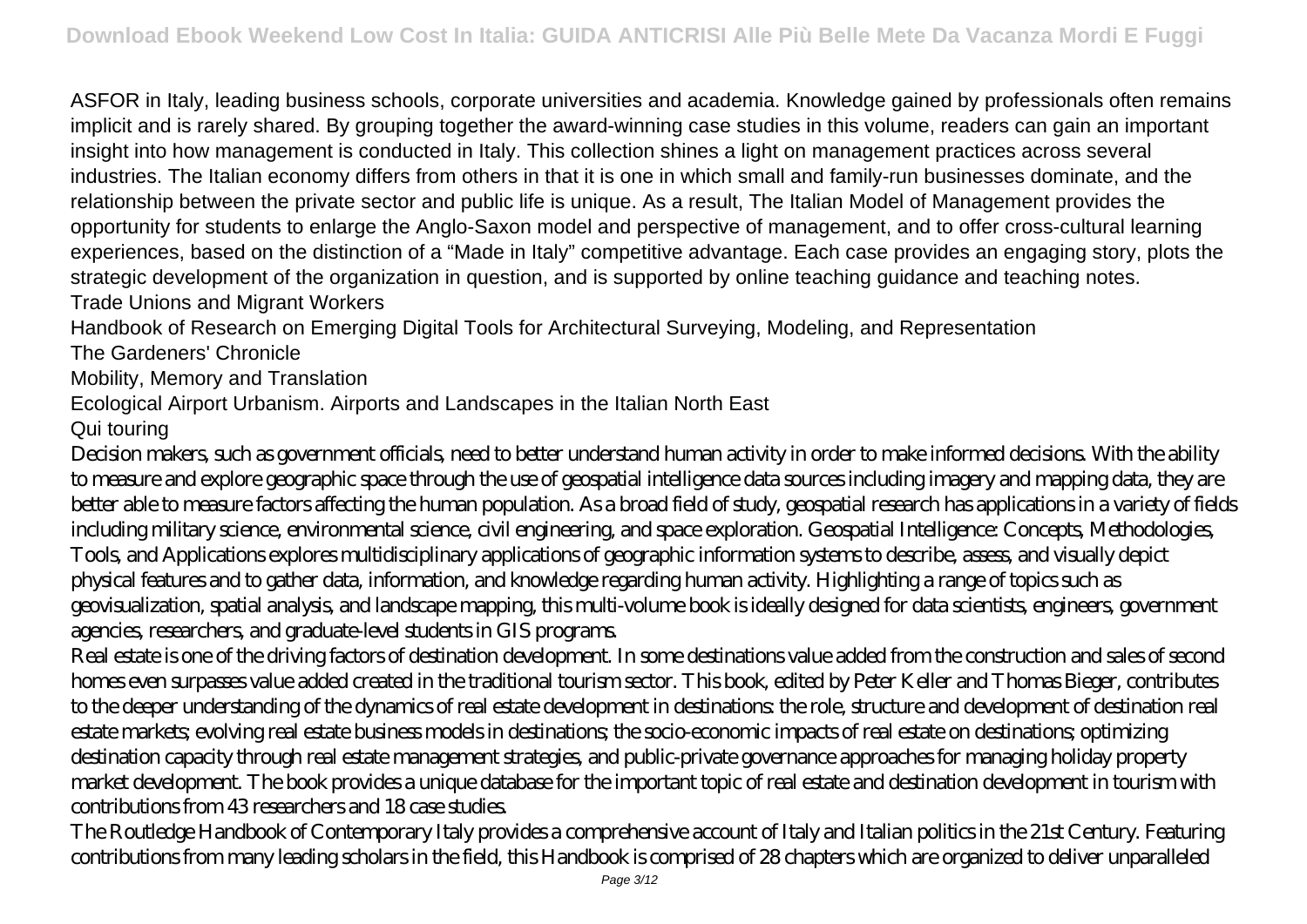analysis of Italian society, politics and culture. A wide range of topics are covered, including: Politics and economy, and their impact on Italian society Parties and new politics Regionalism and migrations Public memories Continuities and transformations in contemporary Italian society. This is an essential reference work for scholars and students of Italian and Western European society, politics, and history.

Valued by instructors and students alike, Foundations of Marketing presents an accessible introduction to Marketing. Packed with examples and end of chapter case studies highlighting the real world application of marketing concepts, this fully updated Sixth Edition features digital marketing integrated throughout the chapters as well as a dedicate chapter on marketing planning and strategy. Discover: How marketing adds value to customers and organizations How innovative brand positioning drives commercial success How new digital marketing communication techniques are being used by companies to drive their brand awareness and engagement, as well as customer retention and conversion levels How marketing planning and strategy gives direction to an organization's marketing effort and co-ordinates its activities. Key features: Marketing Spotlights showcase the marketing innovations of brands including Adidas, Crayola, Samsung and KFC. Marketing in Action boxes offer varied examples of real companies' campaigns in the UK, Scandinavia, The Netherlands and internationally. Critical Marketing Perspective boxes encourage critical thinking of ethical debates to stimulate student discussion about socially responsible practice and encourage critical analysis of these issues. 12 brand new end of chapter Case Studies including Fjallraven, Primark, Uber and BrewDog give in-depth analysis of companies' marketing strategies, with dedicated questions to provoke student enquiry. Marketing Showcase videos feature interviews with business leaders and marketing professionals, offering insights into how different organisations have successfully harnessed the elements of the marketing mix.

Popular Science

Successful Strategies and Instruments

Italy Travel Guide 2017

Must-see attractions, wonderful hotels, excellent restaurants, valuable tips and so much more!

The Comparison of high Unemployment rate of two nations , NIGERIA , and INDIA ( in there Christen ,Muslims citizens ) Many Nigeria people living style more better then USA, EU,. ME=Gulf they are very rich Nigerian ,Muslims and christen ., as they having bu Proceedings from the 2nd Wroclaw International Conference in Finance

The 2001 Communications Outlook presents the most recent comparable data on the performance of the communication sector in OECD countries and on their policy frameworks. The data provided in this report map the first two years of competition for many countries that recently opened their markets.

The Italy 2017 Travel Guide is the most up-to-date, reliable and complete guide to this wonderful place. Travelers will find everything they need for an unforgettable visit presented in a convenient and easy-to-use format. Includes quick information on planning a visit, navigating the location, experiencing Italian culture and exploring the beauty of Italy. Also includes a Italian phrasebook to help you communicate with the locals. Italy, commanding a long Mediterranean coastline, has left a powerful mark on Western culture and cuisine. Its capital, Rome, is home to the Vatican as well as landmark art and ancient ruins. Other major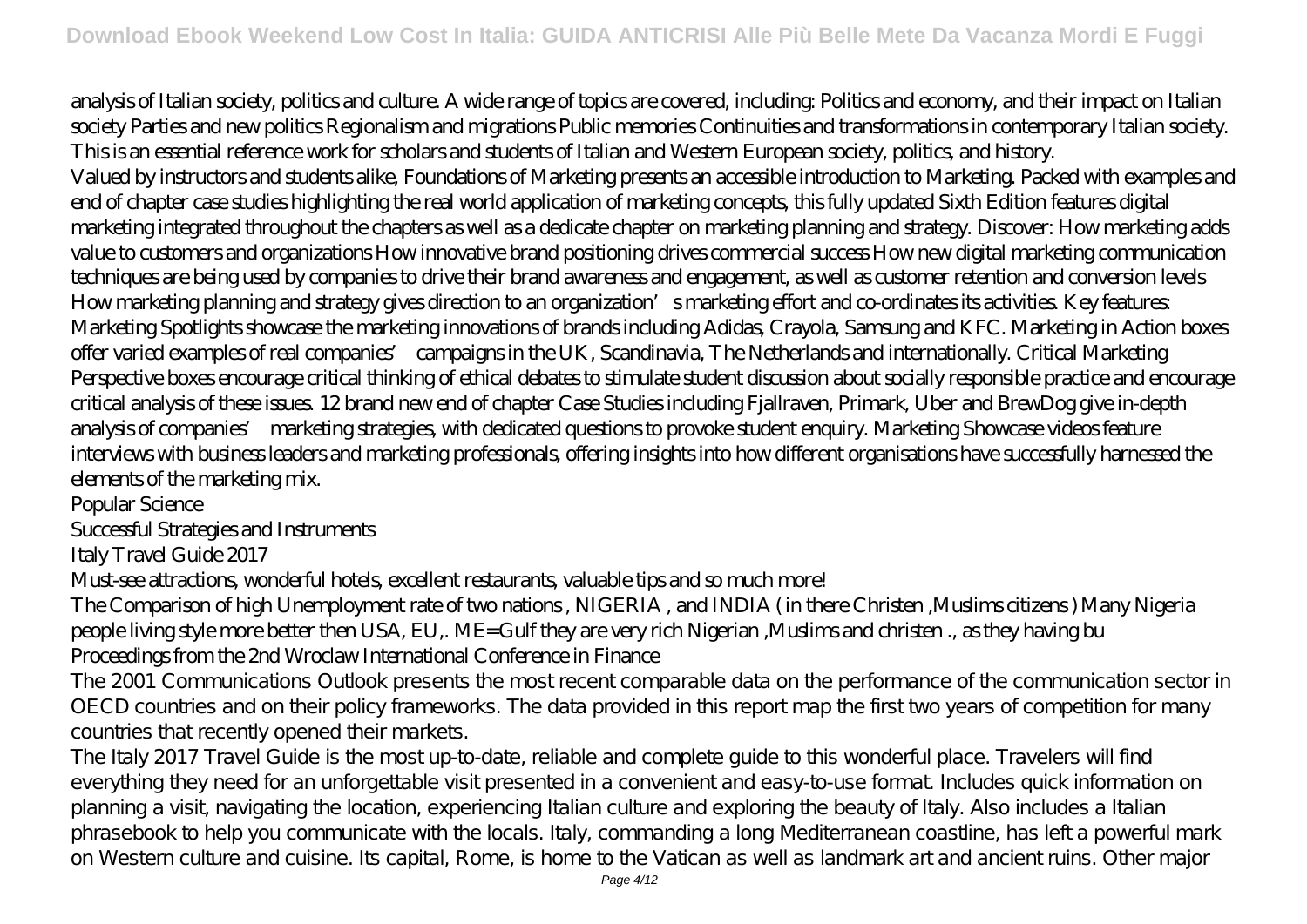cities include Florence, with Renaissance treasures such as Michelangelo's "David" and its leather and paper artisans; Venice, the sinking city of canals; and Milan, Italy's fashion capital. Also included: Ravello, Cinque Terre, Bolzano, Pisa, Turin, etc. This volume represents the first in-depth study in the English language of the Italian cooperative movement - the largest in Europe with over 70,000 active cooperatives. In the region of Emilia Romagna alone they produce close to 25% of the regional GDP. In particular, he examines the history, the values, the strategy, organisational structure and culture of La Lega (The National League of Cooperatives) which associates 11,000 cooperatives from all sectors employing 220,000 people and as a group of enterprises have become Italy's fourth largest export earner. It is the sheer size and success of these cooperatives that provides practical proof that there is an alternative to private enterprise capitalism namely democratic, collectively owned cooperatives. The main aim of this book is to identify the factors which have enabled cooperatives in Italy to overcome some of the economic and political barriers normally faced by them when competing in Western market economies through an analysis of the relationship that has developed between cooperatives, La Lega and the State.Topics discussed include: an historical overview of cooperative development in Europe and North America; a comparative study of the cooperative sectors in Britain and Mondragon; a discussion on the political and economic barriers faced by cooperatives; an historical analysis of cooperative development in Italy; an explanation of how La Lega operates and how it represents cooperatives' interests in the economic, political and social sphere; original case studies of cooperatives and consortia explain how financial, management and other barriers have been overcome; and, finally, an extensive discussion on the specific character of the Italian State and an explanation of why and when the State is most likely to support cooperatives.

The Encyclopedia of Italian Literary Studies is a two-volume reference book containing some 600 entries on all aspects of Italian literary culture. It includes analytical essays on authors and works, from the most important figures of Italian literature to little known authors and works that are influential to the field. The Encyclopedia is distinguished by substantial articles on critics, themes, genres, schools, historical surveys, and other topics related to the overall subject of Italian literary studies. The Encyclopedia also includes writers and subjects of contemporary interest, such as those relating to journalism, film, media, children's literature, food and vernacular literatures. Entries consist of an essay on the topic and a bibliographic portion listing works for further reading, and, in the case of entries on individuals, a brief biographical paragraph and list of works by the person. It will be useful to people without specialized knowledge of Italian literature as well as to scholars. History, politics, society

Concepts, Methodologies, Tools, and Applications

World Arbitration & Mediation Report

Food and Foodways in Italy from 1861 to the Present

Contemporary Trends and Challenges in Finance

Relations Between Companies, Public Administrations and People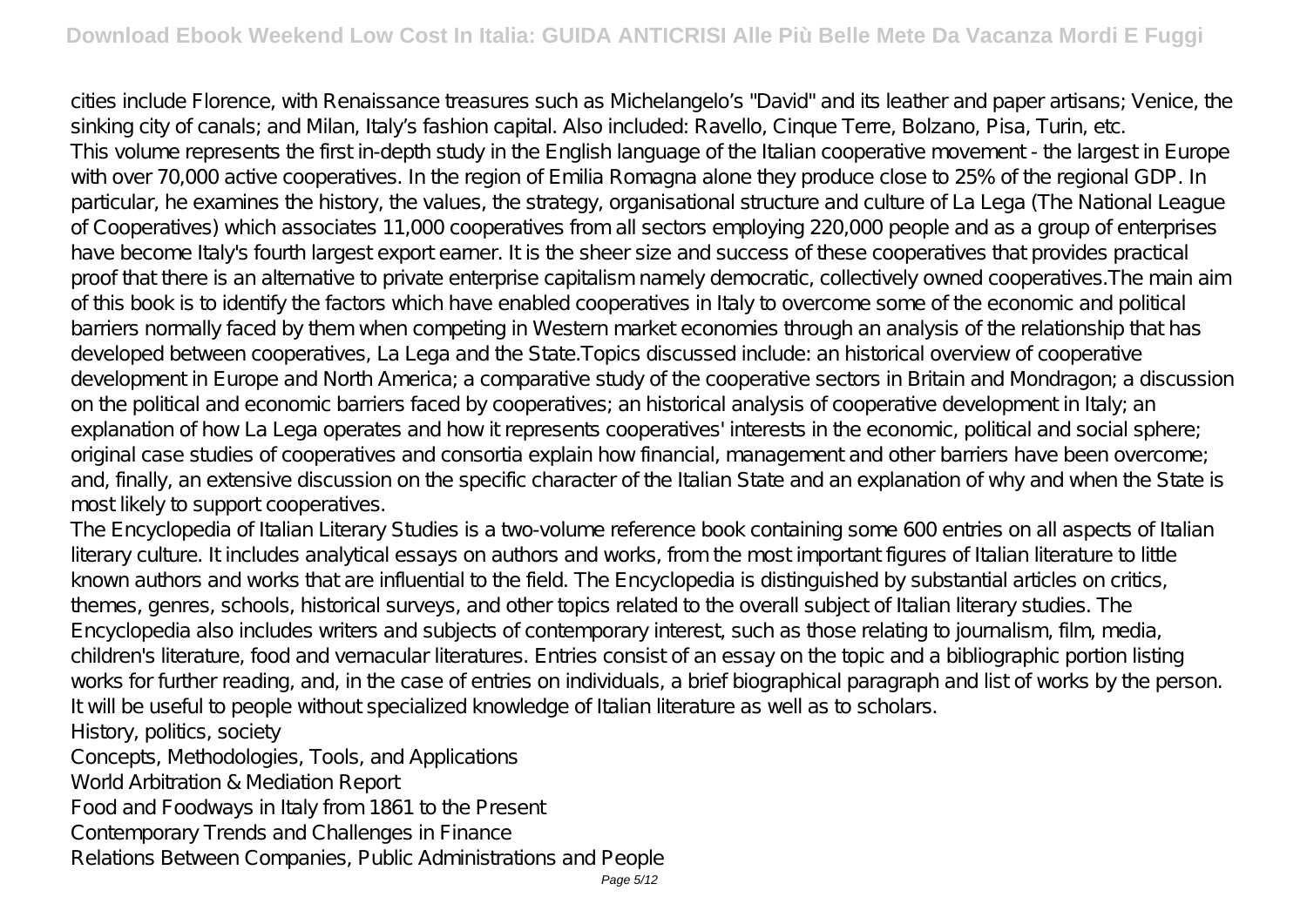*It is widely observed that societies are changing, and new social issues are raising. The relationship between actors in the global environment and in the local as well, is changing because of financial crisis, new technological revolution, climate change, richness reallocation and concentration. We can see that value creation and management models in organizations are often uncoherent with the satisfaction of needs. The ability to create competitive advantages on a financial level seems to be increasingly developed. This can be sustained by the clear trend that leads companies to grow in size or create strong groups by shifting uncertainty over the weaker part of the market and unorganized systems and citizens. In this misalignment, empty spaces in the economic environment are opened. These spaces are those where the action of the public system can no longer be effective (or where it has never been) and where, more and more, the private interests are weak or absent. New wants are emerging in these areas and traditional models are no longer able to answer many of these needs. The book "The Social Issue in Contemporary Society: relations between Companies, Public Administrations and People" originates from a huge number of questions with the social issue as "fil rouge". In this perspective, the book is divided in four parts: "Introduction", "New Models and Tools for Public Administration", "New Models for New Companies" and "New Models for New Societies". A range of scholars that authored that book provide us with a different point of view about the problem that is underlined in the book title. We hope it will be a worthy inspiration for who dream a new idea of society.*

*Examining recent advances in both TV delivery and computing/networking technologies, this book explores profitable, successful next-generation TV offerings. The focus of this comprehensive report is on using advances in internet technologies and networking to deliver competitive, multichannel pay-TV services to customer TV sets. The history of Italian culture stems from multiple experiences of mobility and migration, which have produced a range of narratives, inside and outside Italy. This collection interrogates the dynamic nature of Italian identity and culture, focussing on the concepts and practices of mobility, memory and translation. It adopts a transnational perspective, offering a fresh approach to the study of Italy and of Modern Languages.*

*This timely book analyses the relationship between trade unions, immigration and migrant workers across eleven European countries in the period between the 1990s and 2015. It constitutes an extensive update of a previous comparative analysis – published by Rinus Penninx and Judith Roosblad in 2000 – that has become an important reference in the field. The book offers an overview of how trade unions manage issues of inclusion and solidarity in the current economic and political context, characterized by increasing challenges for labour organizations and rising hostility towards migrants.*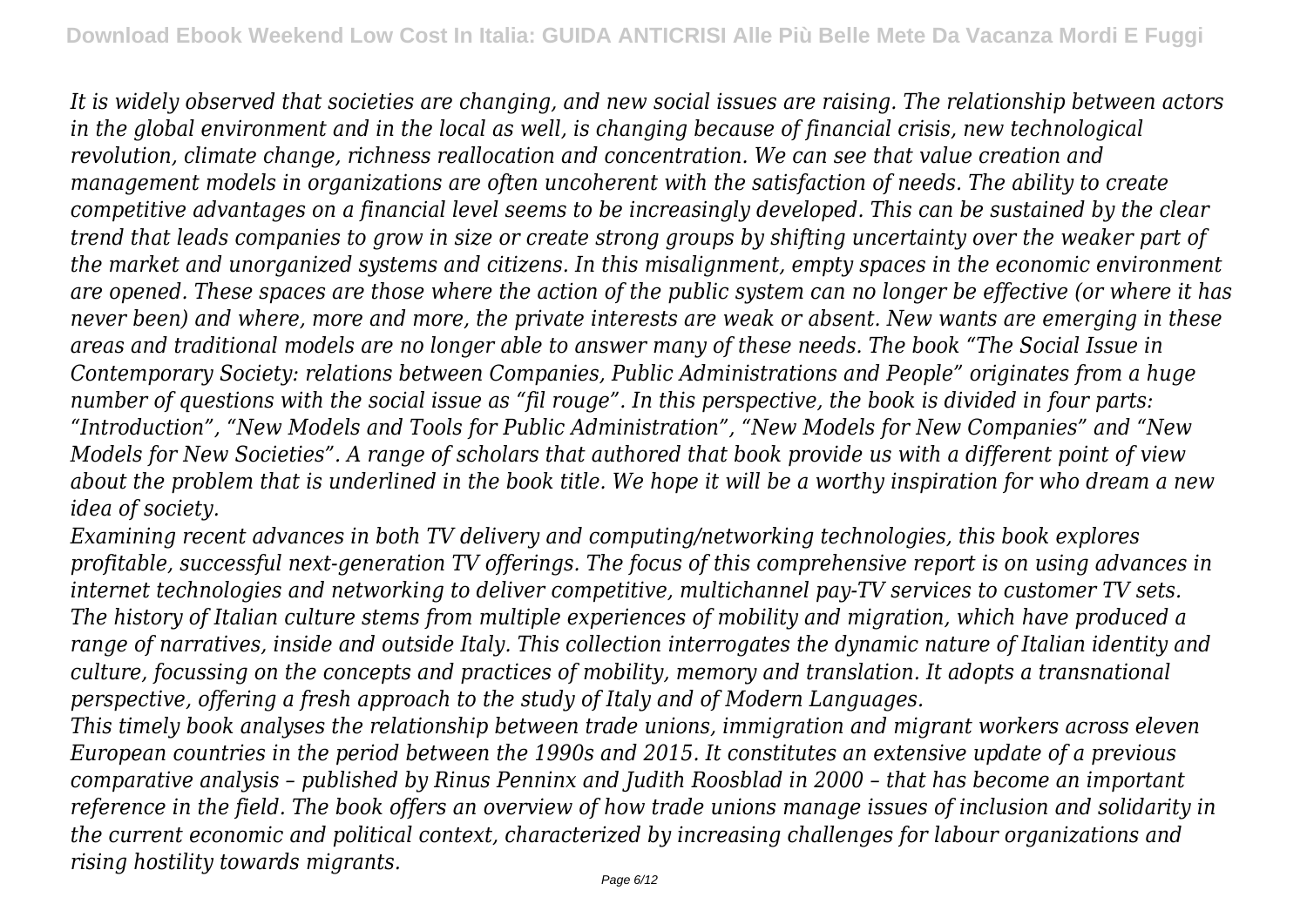*New Contexts and Challenges in Europe*

*Delivering the Promise of IPTV*

*The most up-to-date, reliable and complete guide to the Eternal city.*

*SCIENTIFIC JOURNAL OF ECONOMICS AND BUSINESS MANAGEMENT*

*The Social Issue in Contemporary Society*

*The Geography of Beer*

**Real Estate and Destination Development in TourismSuccessful Strategies and InstrumentsErich Schmidt Verlag GmbH & Co KG**

**OECD's 2001 review of regulatory reform in Italy.**

**One of the most popular offerings telecom companies now provide is the triple play, which consists of voice, video, and data, all from one company and with one bill. This book addresses the challenges and benefits of offering converged services and looks at how the new technology is affecting companies and customers.**

**Technological revolutions have changed the field of architecture exponentially. The advent of new technologies and digital tools will continue to advance the work of architects globally, aiding in architectural design, planning, implementation, and restoration. The Handbook of Research on Emerging Digital Tools for Architectural Surveying, Modeling, and Representation presents expansive coverage on the latest trends and digital solutions being applied to architectural heritage. Spanning two volumes of research-based content, this publication is an all-encompassing reference source for scholars, IT professionals, engineers, architects, and business managers interested in current methodologies, concepts, and instruments being used in the field of architecture.**

**Encyclopedia of Italian Literary Studies**

**Anatomy of the Red Brigades**

## **Pressure Sensitive Plastic Tape from Italy, Inv. AA1921-167 (Third Review) Methods, Tools and Case Studies The Italian Model of Management**

In the year that we celebrate the thirtieth anniversary of the ARETHUSE association, the second issue of 2014 includes a selection of research papers on topics of study and research that have always been focused on by the international university research groups that are members of the ARETHUSE association. These main research fields are Economics & Statistics (Economic Development, Resources and Territory, Services and Labor Markets), Strategic Management (R & D Management, Governance and Public Administration, Strategy and Control), Public Finance (Finance Policies, National versus European Finance, and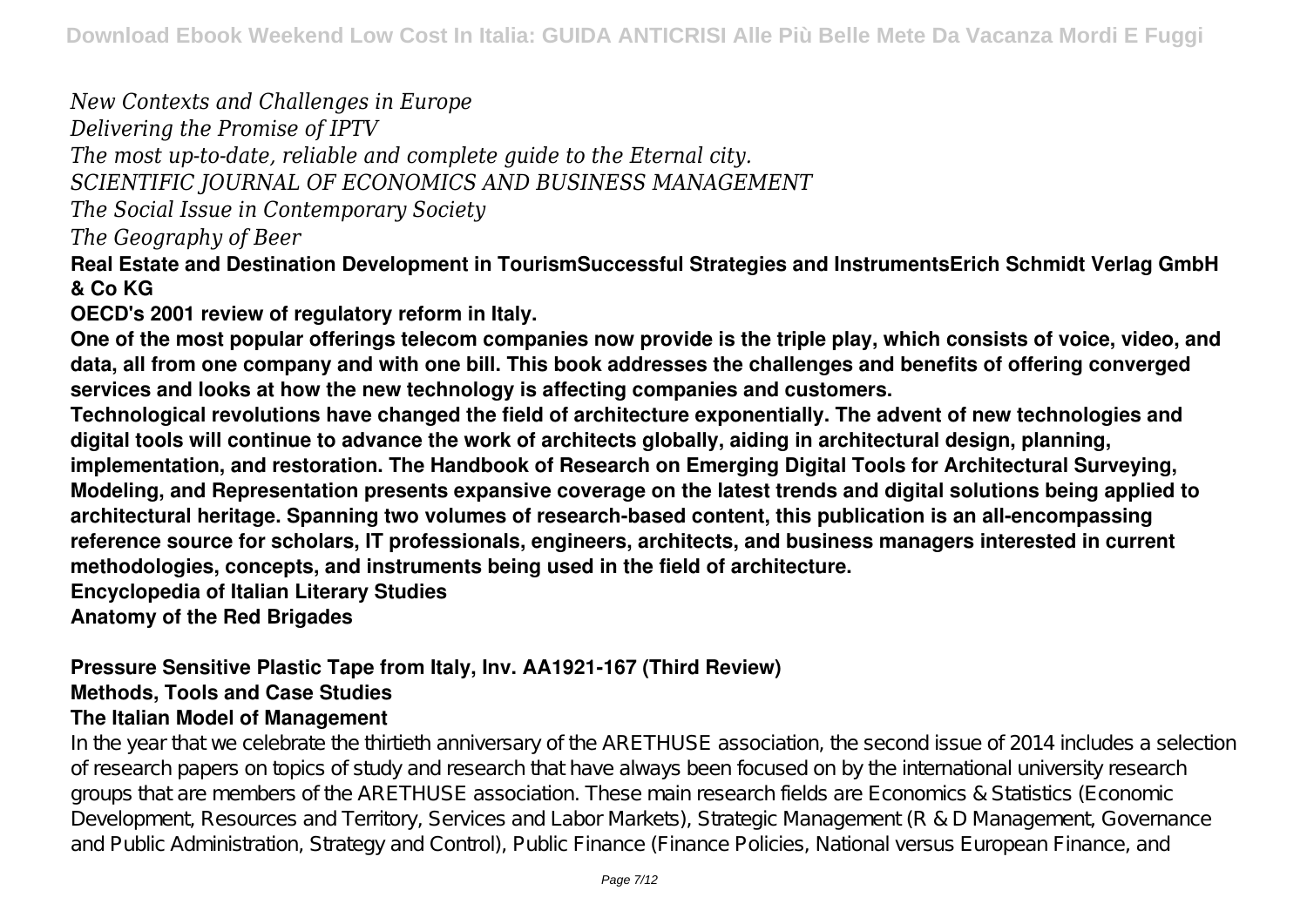European Finance Institutions). In the first paper, Consiglio, Cicellin, and Scuotto discuss the possibility of creating new models of healthcare. They affirm that the changing welfare system involves processes that are linked to the low cost approach and new initiatives are designed to meet the social need for community health and draw on the complex world of 'bottom- up approach'. This article analyses the modern paradigm of social innovation by examining the issue of healthcare. Through the cases that currently exist in Italy, the Authors demonstrate that low cost healthcare is a specific model of social innovation which does not just consist of "low prices for mass consumption" as a competitive incentive. This research paper has the advantage of analysing the Italian healthcare system as an "extended enterprise" where the boundaries between internal and external resources appear to be less rigidly defined. Moreover, social innovation is not solely designed in order to increase the quality of the standard of living but also to play an important role in terms of increased competitiveness, efficiency of resources employed, and sustainability. In the second research contribution, Gonza lez Laxe, Martin Palmero and Pateiro Rodriguez present the results of an important piece of research regarding a sample of 142 countries, in which they have verified that when income per capita (RGPD) in a country is high, the ecological footprint (EF) per capita is also at a high level. Following this experience carried out in different economic spaces, this paper assesses the evolution of incomes per capita in the Spanish economy, together with its ecological footprint, on the basis of the period 1955-2000. To carry out this research, the Authors defined two theoretical concepts identified as Autonomous Ecological Footprint, and Marginal Tendency. This research work highlights how the Spanish economy underwent a significant structural change after the second third of 20th Century. More precisely, the subsequent analysis of the most significant features in the different stages of the Spanish development, as well as the structural changes, will permit the establishment of a series of recommendations for the implementation of sustainability plans and programs. Caledero n Patier and Campuzano analyse the regulation of corporate restructuring in Spain as a response to a dynamic, changing and internationalized economic reality, that requires business operators, i.e. companies, to conduct operations to reorganize or alter their financial or personnel structure (transformation, merger, division, exchange of securities, change of registered office etc.) within an appropriate legal, tax and accounting framework to ensure their viability and effectiveness. They highlight how the commercial and tax regulations applicable to corporate restructuring operations urgently requires harmonization, not only to rationalise the rules, in their development and implementation, but also to facilitate and encourage these types of operations, which are often a very important means of maintaining many corporate structures. This paper presents an interesting evaluative analysis of the differences between commercial and tax legislation that is applicable to the split-off, and conducts a critical and evaluative analysis of existing normative discrepancies on this issue. The research paper of Rivero Ceballos and Serafin Corral discuss the idea that natural resources' economic evaluation processes cannot be isolated from scientific uncertainties and the influence of stakeholders' strong concerns. They affirm that environmental decision-making processes are far from ideal processes where knowledge is available and experts and decision-makers are unaffected by the pressure of stakeholders' interests. Based on the empirical analysis of the most representative business cases currently involving the gas and oil drill exploration occurring in the waters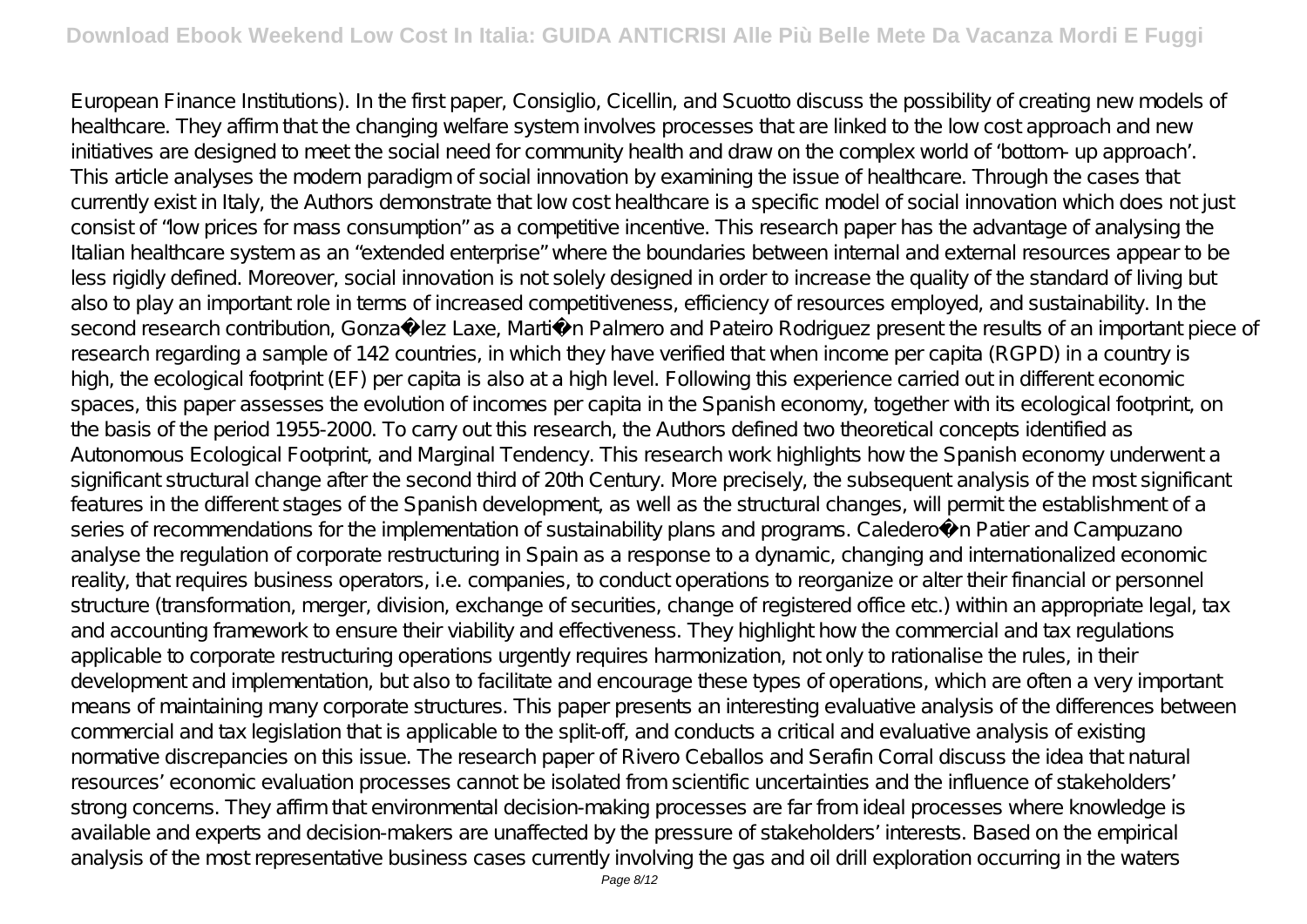adjacent to the Canary Islands, the study analyses the expected economic benefits. Integrated qualitative assessment tools are implemented, in particular a multi- criteria assessment is carried out and two scenarios are built. It is interesting how this analysis integrated formal and informal aspects which may be used later for the resolution of the problem or for ways of exploring policy compromises. Mingorance Arnaiz and Barrusao Castillo's interesting contribution analyses why some European countries have unemployment rates that are higher than others. By utilising a panel data model for the period 1985-2011 in order to know which variables are better to resolve unemployment, they study the role of macroeconomic and institutional variables (labor and product markets regulations) on the unemployment rate in 14 countries of the EU. The empirical results that they find and the conclusions with motived proposals to reduce the unemployment rate are interesting. This is very important given that the unemployment rate is one of the macroeconomic variables that is most affected by business cycles, and its fluctuations, a problem in all countries. In the end they highlight how employment protection legislation, the minimum wage, coordination of wage bargaining, a high employers contribution to social security, and entry barriers, may explain in part the high unemployment rates in some countries. Di az Pe rez and Gonza lez Morales offer empirical evidence of the profile of the working population in Spain according to gender, quantify the extent to which self- employment or salaried employment is associated with certain characteristics or status (employment status, education level, activity sector, age, marital status) and analyse the situation in 2009. Their research work is particular important in analysing the effect of the economic crisis on the decline suffered by Spain's working population between 2005 and 2009 and on the significant gender differences in employment status. Finally we would like to remind readers that this issue is the fruit of scientific research work that has been undertaken by numerous researchers of European universities. The articles presented in this issue are the result of a process of rigorous selection, in a scientific sense, carried out both by the Scientific Committee, and by the Editorial Board.

Despite being a universal experience, eating occures with remarkable variety across time and place: not only do we not eat the same things, but the related technologies, rituals, and even the timing are in constant flux. This lively and innovative history paints a fresco of the Italian nation by looking at its storied relationship to food.

This innovative study of the role of competition law in the telecommunications industry starts from a classic perspective: While, in principle, regulation benefits social welfare and efficient allocation of resources, past regulatory experience shows that regulation can be flawed and lead to welfare harm rather than good. In the telecommunications industry specifically, inappropriately designed sector-specific remedies and regulatory delays in the introduction of new telecommunications services can hold up the development of the market towards effective competition and could incur considerable welfare losses. In addition, conventional antitrust analysis still lags behind the dynamic nature of the electronic communications markets. Milena Stoyanova sets out to establish a new understanding of the role of sector-specific regulation and competition law enforcement in the electronic communications sector, addressing such questions as the following: and Why a new regulatory framework? and Are sectoral regulation and competition law enforcement mutually exclusive or complementary? and Why should electronic communications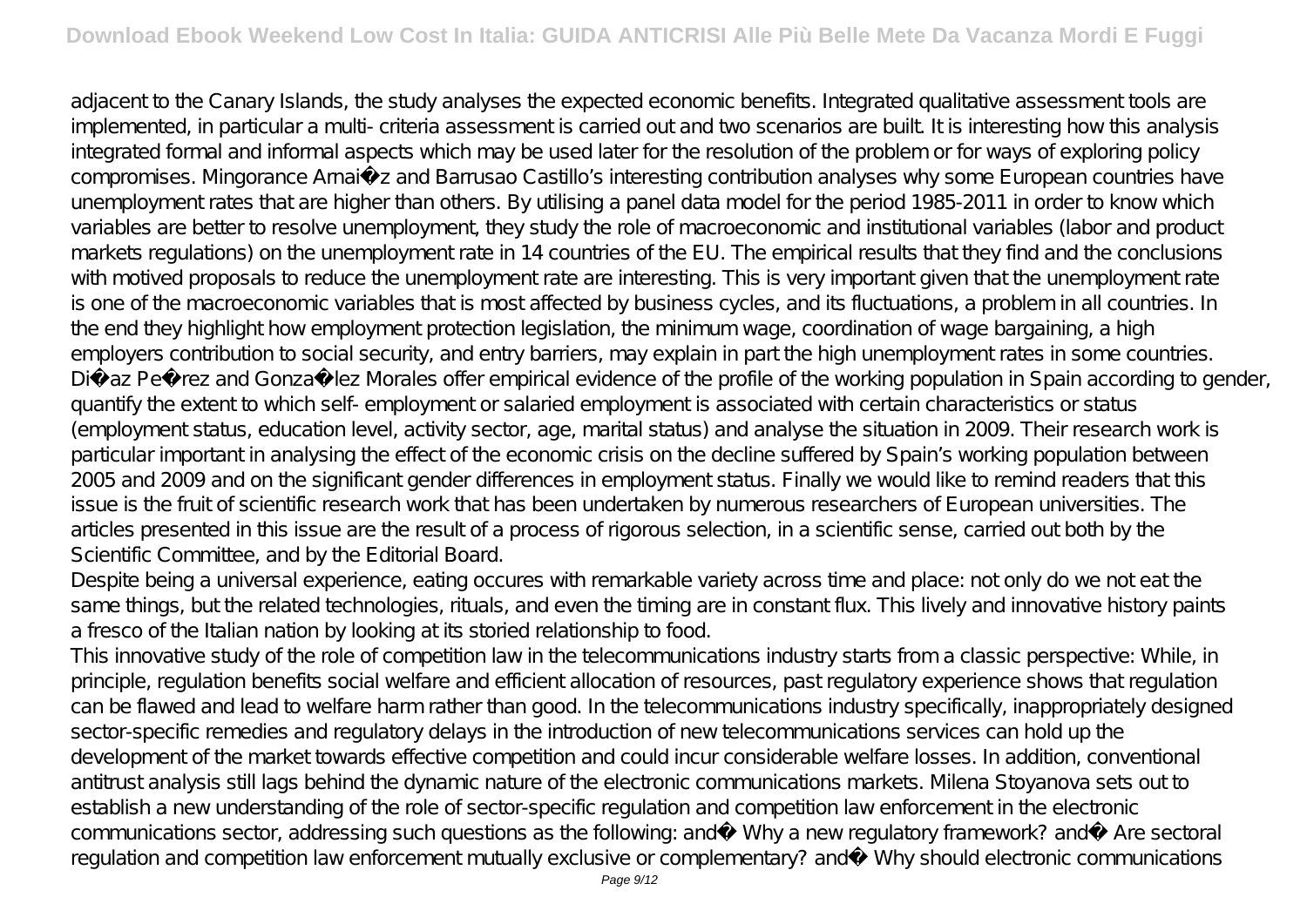markets be regulated to conform to competition law principles? and What does competition law add to sector-specific regulation? and What is the relationship or proportion between regulation and competition law enforcement? An overview of the telecommunications liberalization process initiated at European Community level reveals such problems as a divergent approach of national regulatory authorities in the application of one and the same norms, inability of competition authorities to rightly assess the technicalities underlying a competition problem, and difficulty in carrying out a periodical oversight of compliance with the competition law remedies. The author discusses the legal basis and rationale for the application of the essential facility doctrine to the electronic communications sector, and argues for new regulatory responses to the emergence of collective dominant firms in an oligopolistic setting and to the potential of multifirm conduct to restrict competition through price squeezing and other tactics. The book concludes with a specific case study on the harmonisation of recent Bulgarian legislation with the European Community sector-specific and competition law regimes andà propos the electronic communications sector. Effective competition in the electronic communications market is crucial for securing the dynamic role of the entire information and communications technologies sector, of which electronic communications form the largest segment. The sound and well-informed recommendations in this book ably address common and persistent problems, making Competition Problems in Liberalized Telecommunications a forward-looking mainstay for practitioners and other professionals involved in all aspects of the field. This book contains a selection of the contributions presented at the conference. The articles reflect the extent, diversity and richness of research areas in the field, both fundamental and applied finance. The target audience of these proceedings includes researchers at universities and research and policy institutions, graduate students and practitioners in economics, finance and international economics in private or government institutions.

Amateur Gardening

Programmazione e Controllo: Applicazioni nelle Aziende Turistiche

Technologies and Business Models for Success

The Routledge Handbook of Contemporary Italy

Tourism and the Impossible State of Destination Italy

Da capo

This Seventh Edition of the best-selling intermediate Italian text, DA CAPO, reviews and expands upon all aspects of Italian grammar while providing authentic learning experiences (including new song and video activities) that provide students with engaging ways to connect with Italians and Italian culture. Following the guidelines established by the National Standards for Foreign Language Learning, DA CAPO develops Italian language proficiency through varied features that accommodate a variety of teaching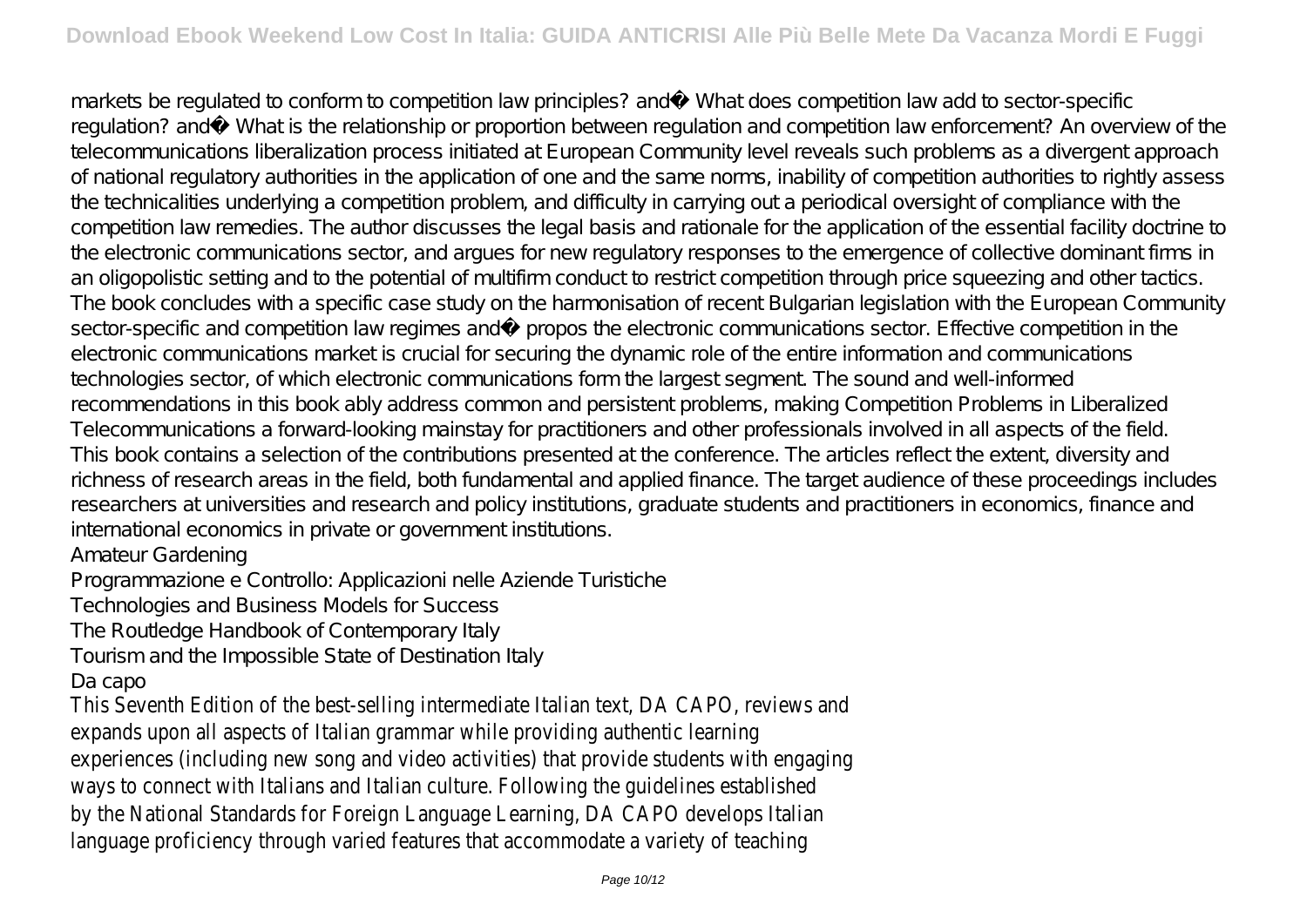styles and goals. The Seventh Edition emphasizes a well-rounded approach to intermediate Italian, focusing on balanced acquisition of the four language skills within an updated cultural framework. Important Notice: Media content referenced within the product description or the product text may not be available in the ebook version. InfoWorld is targeted to Senior IT professionals. Content is segmented into Channels and Topic Centers. InfoWorld also celebrates people, companies, and projects. This book examines the practice of strategic business planning, including its functions, methods, tools, and the way in which they are employed. It does so in a practical way through case studies, which help in demonstrating how to innovate in order to overcome obstacles and cover new and evolving challenges. The book is divided into six parts : • part 1 focuses on the strategic plan, as master plan of the enterprise • part 2 covers the management functions whose able execution makes the difference between success and failure: forecasting, planning, organizing, staffing, directing, and controlling • part 3 demonstrates that modern accounting rules, promoted by IFRS and US GAAP, not only assist in strategic financial planning but also provide a solid basis for management supervision and control • part 4 brings your attention the fact that costs matter. Strategic business plans that pay little or no attention to cost factors are doomed • part 5 addresses the issues associated with strategic products and markets. These range from research and development to market research, product planning, the able management of marketing functions, and sales effectiveness • part 6 concludes the book with an emphasis on mergers, acquisitions, and consolidations and the risks associated with an M&A policy Chief executives, operating officers, treasurers, financial officers, budget directors, accountants, auditors, product planners, marketing directors, and management accounting specialists will find this book of practical examples helpful to their decisions and to their work. \* Shows the factors to consider when planning how to take your company to the next level, from identifying and making strategic choices to capital allocation and financial planning. All from a professional accountant's perspective and in their language \* Full of case studies to help you relate your ideas to what other major companies have done before, including IBM, Delta Airlines, and Bloomberg - so you can